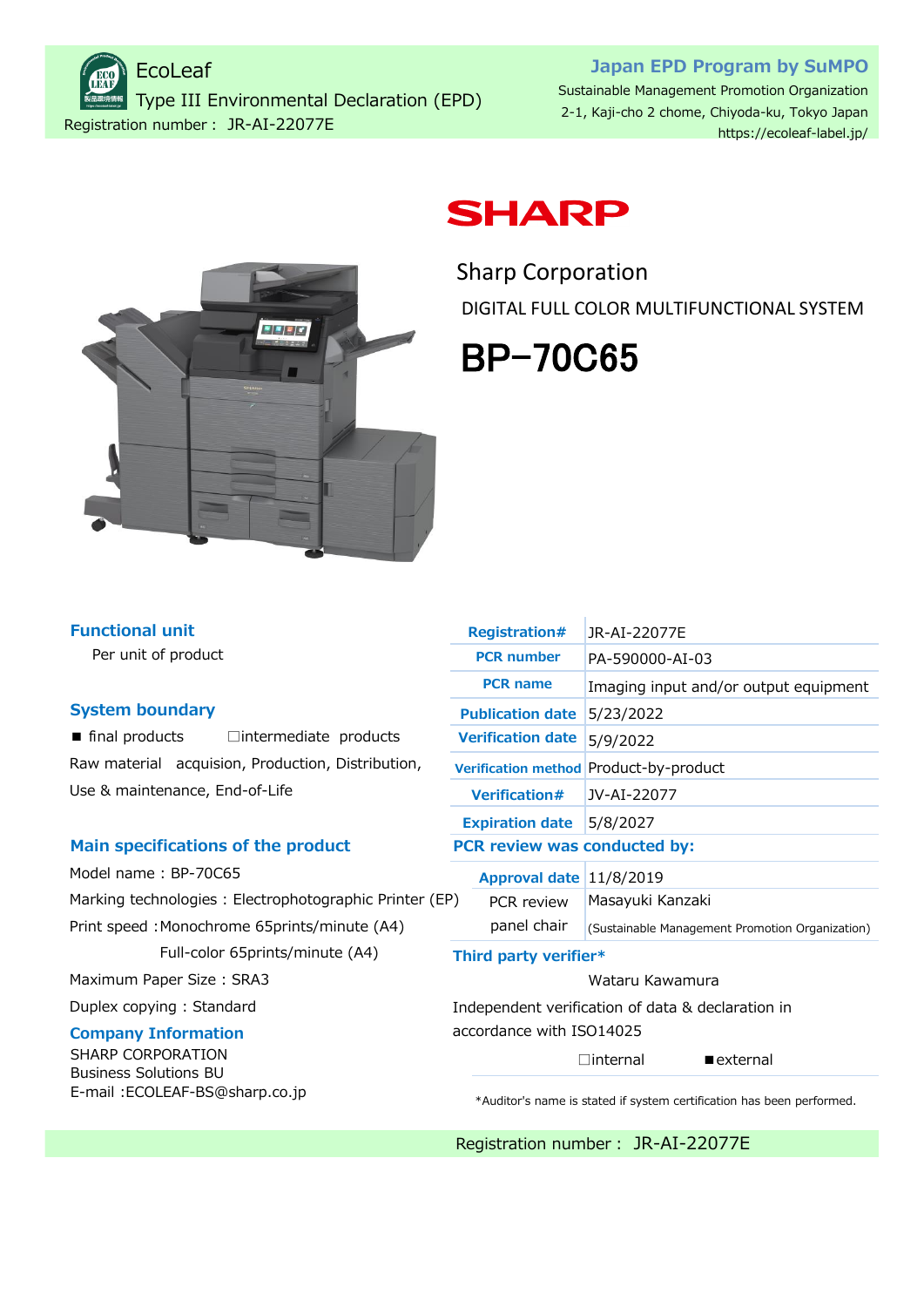

## EcoLeaf

Type III Environmental Declaration (EPD)

#### **Japan EPD Program by SuMPO**

Sustainable Management Promotion Organization 2-1, Kaji-cho 2 chome, Chiyoda-ku, Tokyo Japan <https://ecoleaf-label.jp/>

Registration number: JR-AI-22077E

| 1. Results of life cycle impact assessment (LCIA)                                                  |                       |                       |                             |                   |                     |                      |             |  |
|----------------------------------------------------------------------------------------------------|-----------------------|-----------------------|-----------------------------|-------------------|---------------------|----------------------|-------------|--|
|                                                                                                    |                       |                       | 0%                          | 20%               | 40%                 | 80%<br>60%           | 100%        |  |
| Global warming IPCC2013 GWP100a                                                                    | 1,900                 | kg-CO <sub>2</sub> eg |                             | 37%               | 3%6%                | 48%                  | 6%          |  |
| <b>Acidification</b>                                                                               | 1.5                   | kg-SO <sub>2</sub> eg |                             | 38%               | 2%<br>15%           | 40%                  | 5%          |  |
| Resources consumption                                                                              | 0.40                  | kg-Sbeg               | 58%                         |                   | 0%                  | 41%                  | 0%          |  |
| Raw material acquisition<br>Production<br>Distribution<br>Use & maintenance<br><b>■End-of-Life</b> |                       |                       |                             |                   |                     |                      |             |  |
| stage<br>Parameter                                                                                 | Unit                  | <b>Total</b>          | Raw material<br>acquisition | <b>Production</b> | <b>Distribution</b> | Use &<br>maintenance | End-of-Life |  |
| Global warming IPCC2013 GWP100a                                                                    | kg-CO <sub>2</sub> eq | $1.9E + 03$           | $6.8E + 02$                 | $5.6E + 01$       | $1.1E + 02$         | $9.0E + 02$          | $1.2E + 02$ |  |
| Acidification                                                                                      | kg-SO <sub>2</sub> eq | $1.5E + 00$           | 5.6E-01                     | $2.6E - 02$       | $2.2E - 01$         | 5.9E-01              | 6.8E-02     |  |
| Resources consumption                                                                              | kg-Sbeg               | 4.0E-01               | $2.3E - 01$                 | 1.8E-04           | 4.5E-04             | 1.7E-01              | 1.2E-04     |  |

| 2. Life cycle inventory analysis (LCI) |             |    | 3. Material composition |             |     |  |
|----------------------------------------|-------------|----|-------------------------|-------------|-----|--|
| 項目                                     |             | 単位 | <b>Material</b>         |             | Uni |  |
| Non-renewable material resources       | $8.8E + 01$ | ka | Steel                   | $2.8E + 01$ | kg  |  |
| Renewable material resources           | $2.2E + 02$ | ka | <b>SUS</b>              | $1.1E + 00$ | kg  |  |

| cle inventory analysis (LCI) |             |    | 3. Material composition |             |             |
|------------------------------|-------------|----|-------------------------|-------------|-------------|
| 項目                           |             | 単位 | <b>Material</b>         |             | <b>Unit</b> |
| material resources           | $8.8E + 01$ | kg | <b>Steel</b>            | $2.8E + 01$ | kg          |
| aterial resources            | $2.2E + 02$ | kg | <b>SUS</b>              | $1.1E + 00$ | kg          |
|                              |             |    | Aluminium               | 5.8E-01     | kg          |
|                              |             |    | Other metal             | $1.3E + 01$ | kg          |
|                              |             |    | Plastic                 | $3.3E + 01$ | kg          |
|                              |             |    | Rubber                  | 8.8E-02     | kg          |
|                              |             |    | Glass                   | $2.3E + 00$ | kg          |
|                              |             |    | Paper $\cdot$ Wood      | $1.3E + 01$ | kg          |
|                              |             |    | Circuit Board           | $3.0E + 00$ | kg          |
|                              |             |    | <b>Others</b>           | $7.1E + 00$ | kg          |
|                              |             |    |                         |             |             |

#### **5. Additional explanation**

・Product destination: North America

・Calculation method of use stage (scenario)

- ・Expected usage period: five years
- ・Estimated number of use : 633,600 sheets
- Color 316,800 ,Monoclome 316,800

・STAND/550&2100 SHEET PAPER DRAWER, LARGE CAPACITY TRAY, SADDLE STITCH FINISHER, FOLDING

UNIT, and EXIT TRAY UNIT is optional, its impact is not included.

・The impact of printing paper is not included.

• Products selected in the scenario used for inventory calculation : Multifunction device (EP)

※ Conformed to the International ENERGY STAR® Ver3.0 Program